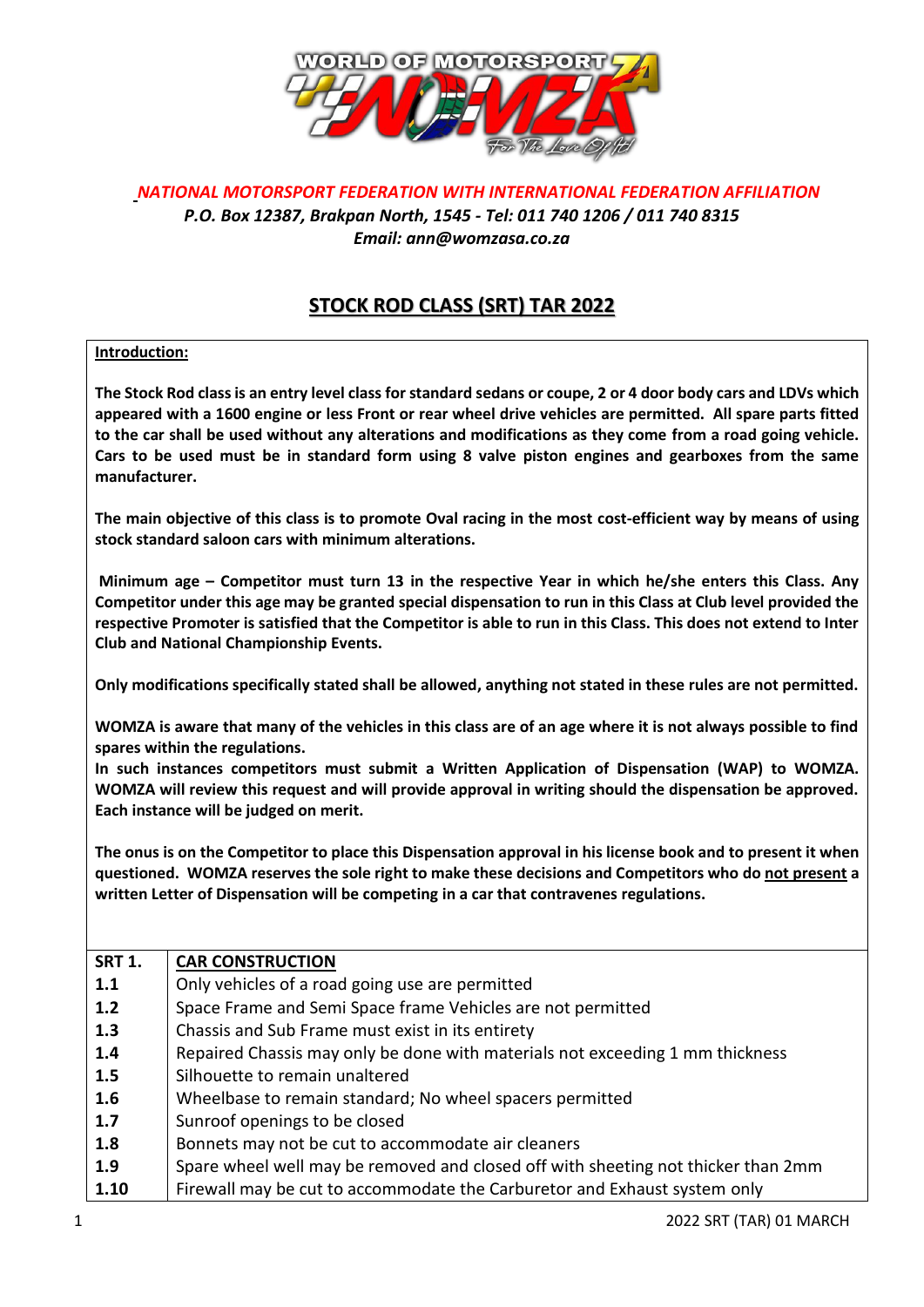| 1.11          | Front grill plate may be reinforced by plating no thicker than 1 mm; A tubular brace, not                                                                    |
|---------------|--------------------------------------------------------------------------------------------------------------------------------------------------------------|
|               | exceeding 38x2mm, may run from the forward face of the strut tower towards a point                                                                           |
|               | behind the front grill plate, then pass between the upper section of the radiator and this                                                                   |
|               | grill plate before returning to the remaining strut tower. It may be attached to the grill plate                                                             |
|               | by means of welding or with purpose-built brackets. This pipe MAY NOT be placed in front                                                                     |
|               | of this grill plate.                                                                                                                                         |
| 1.12          | All interior trim must be removed                                                                                                                            |
| 1.13          | Inner door panels may be removed                                                                                                                             |
| 1.14          | Rear of car may be closed with plating to create separate compartment for the fuel tank;                                                                     |
| 1.15          | Use of fibreglass panels for doors, fenders, bonnet and boot is permitted                                                                                    |
|               | Wheel arch spads are permitted. The overall width of the spad, including the original                                                                        |
|               | manufacturers spad may not exceed 90mm wider than the widest point of the front door                                                                         |
|               | of the vehicle's                                                                                                                                             |
| 1.16          | Skirts permitted - Skirts may not protrude beyond the width of the widest point of the wheel spat                                                            |
|               | and must be made off at the front and rear by joining into the spat or being tapered towards the                                                             |
|               | original skirt gradually without creating a dangerous point. Material may not exceed 2mm thick.                                                              |
|               | Round tubular skirts are permitted provided they do not exceed a width of the spad, are made                                                                 |
|               | from a material not exceeding 38x2mm and are rounded off towards the body at the back and                                                                    |
|               | front of the structure and are supported at only two points additional point                                                                                 |
| 1.17          | All 4 wheels of vehicle must fit within the body of the vehicle which determines the maximum                                                                 |
|               | dimensions                                                                                                                                                   |
|               |                                                                                                                                                              |
| 1.18          | Fiberglass body repairs are permitted                                                                                                                        |
|               |                                                                                                                                                              |
| 1.19          | Door inner and frames may be removed                                                                                                                         |
| 1.20          | Top of wheels may not protrude beyond the spads when viewed from above<br>Only original bumpers and original bumper stiffeners are permitted. Bumpers may be |
| 1.21          | removed.                                                                                                                                                     |
|               | Engines must be mounted in original position                                                                                                                 |
| 1.22          |                                                                                                                                                              |
| 1.23          | Fuel Tanks must be covered if they are not placed behind "boot plate"                                                                                        |
|               |                                                                                                                                                              |
| 1.24          | Boot lid must be fitted                                                                                                                                      |
| 1.25          | Modifications that are unclear must be taken up in writing with respective Technical                                                                         |
|               | Consultants. Such modifications are only permitted once this has been discussed with the                                                                     |
|               | Chairman of the Technical Consultants who will instruct WOMZA to issue a written                                                                             |
|               | directive. Until this directive is published the modification is not permitted.                                                                              |
|               |                                                                                                                                                              |
| <b>SRT 2.</b> | <b>Roll Cage and Frame</b>                                                                                                                                   |
| 2.1           | Roll cage refer to Technical Regulations                                                                                                                     |
| 2.2           | Full roll cage to be fitted, may support rear of front strut tower, but not further than rear                                                                |
|               | strut tower                                                                                                                                                  |
| 2.3           | Strut braces are permitted between lower control arms and between strut towers.                                                                              |
|               |                                                                                                                                                              |
| <b>SRT 3.</b> | <b>Brakes:</b>                                                                                                                                               |
| 3.1           | Brakes should remain standard                                                                                                                                |
| 3.2           | Ventilated discs allowed if factory fitted only                                                                                                              |
| 3.3           | No modified pedal boxes are permitted                                                                                                                        |
| 3.4           | No ABS brakes are permitted                                                                                                                                  |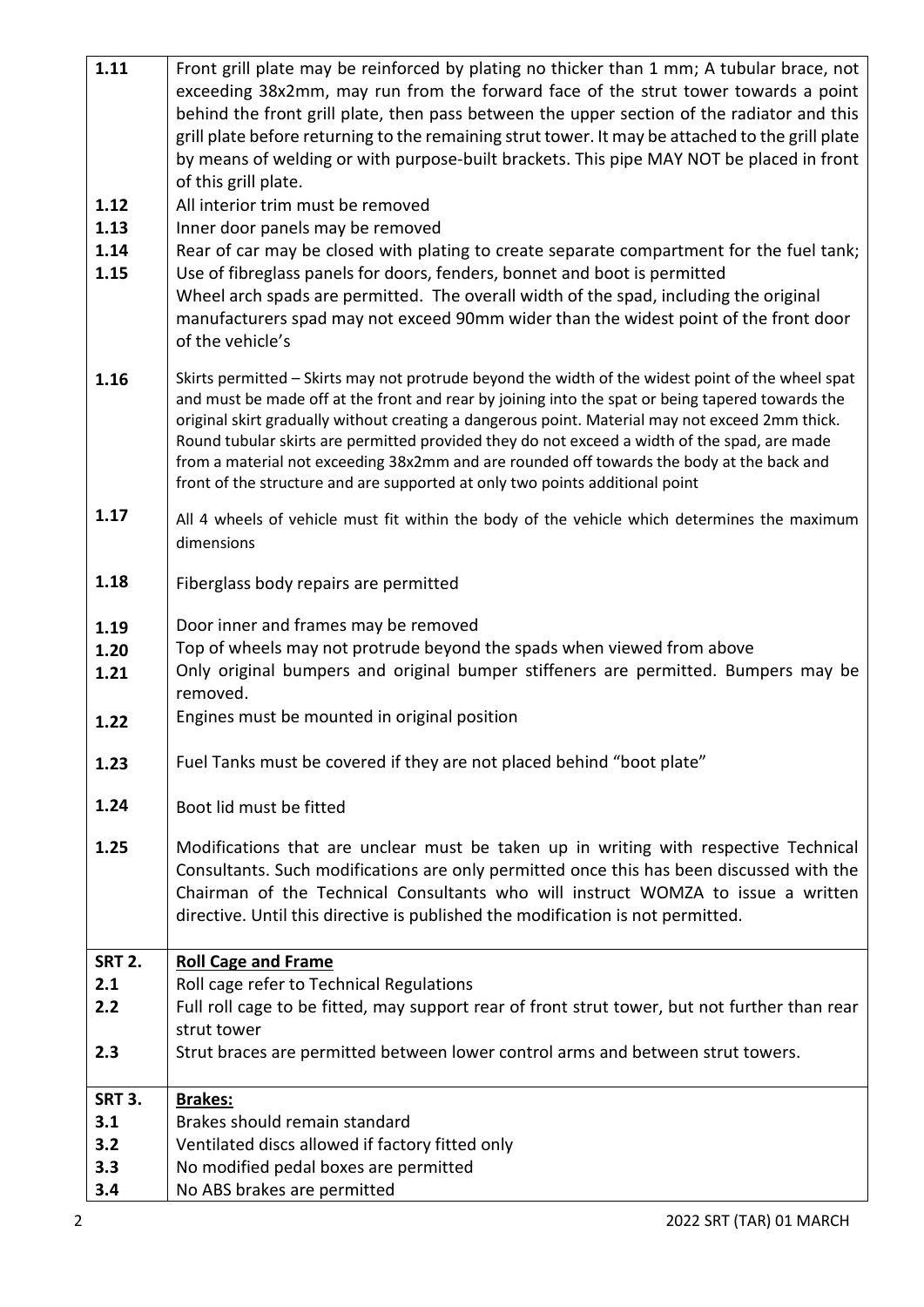| 3.5            | No rear disk brakes to be fitted unless they were standard for that model                   |
|----------------|---------------------------------------------------------------------------------------------|
| 3.6            | Cars with brake drums in front may be changed with a later model disc brake of the same     |
|                | manufacturer                                                                                |
| 3.7            | Brake boosters free                                                                         |
|                |                                                                                             |
| <b>SRT 4.</b>  | <b>Dimension and Weights</b>                                                                |
| 4.1            | Minimum weight of a stock rod will be 800kg including the driver                            |
| 4.2            | All dimensions and specifications must be according to the manufacturer's specifications as |
|                | records by the Auto Date Digest unless there is proof of any error in the Auto Data Digest. |
| <b>SRT 5.</b>  | Engine:                                                                                     |
| 5.1            | Engines may not exceed 1660 cc after reboring to maximum Manufacturer specification         |
| 5.1.1          | The engine make must match the vehicle type i.e. Nissan engine in a Nissan body             |
| 5.1.2          | Bore and Stroke must resemble original Manufacturers spec with max 060' allowed in bore     |
|                | size discrepancy.                                                                           |
| 5.1.3          | Flywheels from other models of the same Manufacturer may be utilized.                       |
| 5.1.4          | Cylinder heads may only be used in combination with the block as per original               |
|                | Manufacturers spec.                                                                         |
| 5.1.5          | Nissan 1200 Cylinder heads may be utilized in Nissan powered vehicles                       |
| 5.1.6          | Fuel Injection heads are permitted, and an injector blanking plate mounted between the      |
|                | head and inlet manifold, with a common bolt pattern, is permitted.                          |
| 5.2            | Pistons in 1400/1500 cc Nissan engines may be changed provided the replacement piston       |
|                | is from a road going vehicle, does not exceed maximum cc (SRT 5.1) and remains standard     |
|                | apart from being balanced.                                                                  |
| 5.3            | Electronic ignitions are permitted and restricted to original units or SA Manufactured      |
|                | systems only.                                                                               |
| 5.4            | Carburetion can be altered to a maximum of 38 DCD Standard Weber Carburetor. Jetting        |
|                | and linkages are free.                                                                      |
| 5.4.1          | Programmable Electronic Spark Management is permitted on vehicles using carburetors         |
|                | provided the unit is produced in South Africa                                               |
| 5.5            | Electronic Fuel Injection is permitted with the following conditions                        |
| 5.5.1          | Standard factory fitted plenum only                                                         |
| 5.5.1.1        | VW Golf may only use the 1600 plenum with the 56mm standard throttle body.                  |
| 5.5.2          | Standard factory fitted throttle body only                                                  |
| 5.5.3          | Standard injectors as per factory specification                                             |
| 5.5.4          | Standard fuel rail only                                                                     |
| 5.5.5<br>5.5.6 | Fuel pressure regulator is free<br>Air cleaner is free                                      |
| 5.5.7          | Management restricted to original units or South African produced aftermarket systems       |
|                | only                                                                                        |
| 5.5.7.1        | Original units may be chipped                                                               |
| 5.5.7.2        | VW Golf engines restricted to MP 9 1.6 original unit if factory unit is utilized            |
| 5.5.8          | Fuel injection pumps are free                                                               |
| 5.6            | No SU Carburetors are Permitted, excepting in the 1275 Leyland Mini                         |
| 5.7            | Camshafts are free                                                                          |
| 5.7.1          | Vernier camshaft pulleys are permitted                                                      |
| 5.7.2          | Pulleys and cam keyways may not be slotted to allow for movement and offset keys and        |
|                | undersize keys are not permitted                                                            |
| 5.8            | Alternator pulleys are free                                                                 |
| 5.9            | Intake manifolds are to remain standard; Original casting marks to remain.                  |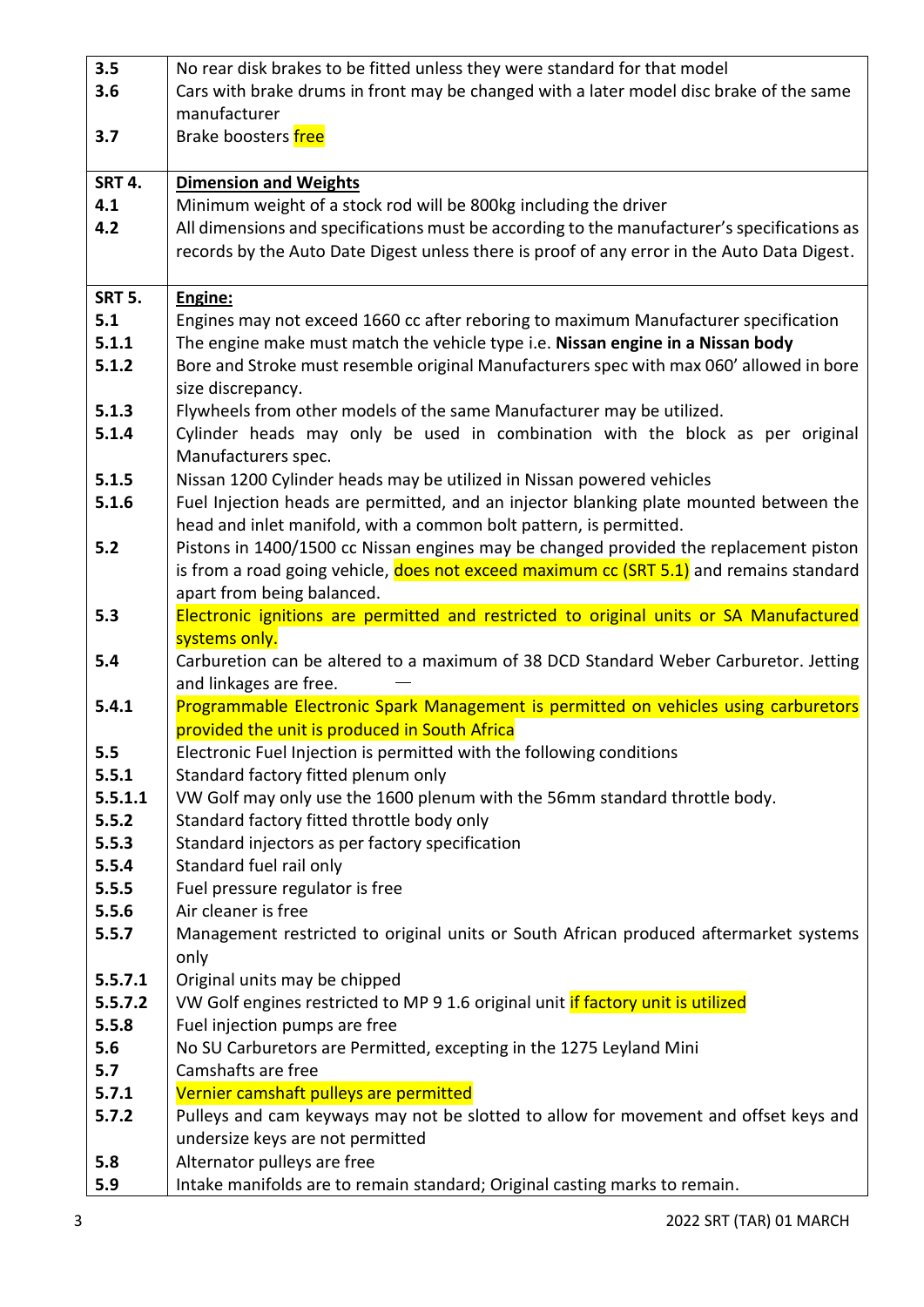|               | No aftermarket manifolds permitted.                                                                                              |
|---------------|----------------------------------------------------------------------------------------------------------------------------------|
|               | Adapter plate between carburetor and intake manifold is permitted; The design on this                                            |
| 5.11          | adaptor plate if free however the adaptor plate may not exceed 40mm in thickness                                                 |
|               | Intake and exhaust port on cylinder head are to remain standard                                                                  |
| 5.12          | No port matching                                                                                                                 |
| 5.13          | No air intake ducting will be permitted                                                                                          |
| 5.14          | Electric water pumps are not permitted                                                                                           |
| 5.15          | Flex plates are not permitted                                                                                                    |
| 5.16          | Flywheels to remain standard                                                                                                     |
| 5.17          | Balancing of engines parts is permitted.                                                                                         |
| 5.18          | Crankshafts to remain standard                                                                                                   |
| 5.19          | Three angle valve seats are permitted                                                                                            |
| 5.20          | Valves must be standard                                                                                                          |
| 5.21          | Valve springs are free                                                                                                           |
| 5.22          | Valve guides must be standard                                                                                                    |
| 5.23          | Sumps may be modified to prevent oil surge                                                                                       |
| 5.24          | Baffle Plates and trapdoors may be incorporated into the design                                                                  |
| 5.24.1        | The oil pick-up may be redirected                                                                                                |
| 5.24.2        | Windage trays are permitted                                                                                                      |
| 5.24.3        |                                                                                                                                  |
| <b>SRT 6.</b> | <b>Exhausts:</b>                                                                                                                 |
| 6.1           | Branches are permitted                                                                                                           |
|               |                                                                                                                                  |
| 6.2           | Effective silencers are compulsory                                                                                               |
| <b>SRT 7.</b> | <b>Fuel</b>                                                                                                                      |
| 7.1           |                                                                                                                                  |
|               | Only pump fuel is permitted                                                                                                      |
| 7.2           | Ethanol based pump fuels may not be utilized                                                                                     |
|               |                                                                                                                                  |
| <b>SRT 8.</b> | <b>Steering and suspension:</b>                                                                                                  |
| 8.1           | Only commercially available steering racks and steering boxed are allowed, but to remain                                         |
|               | standard to the vehicle, without modifications                                                                                   |
| 8.2           | No quick ratio versions are allowed                                                                                              |
| 8.3           | Suspension could be altered but only to the left front wheel (top or bottom but not both)                                        |
|               | but may not be adjustable                                                                                                        |
| 8.4           | The slot where the front shocks are attached to the upright may be welded.                                                       |
| 8.5           | No adjustable shock absorbers are allowed                                                                                        |
| 8.6           | Only Gabriel, Armstrong or Monroe shock absorbers are allowed if the original Shock                                              |
|               | absorbers are replaced                                                                                                           |
| 8.7           | Rear suspension must remain standard but can be lowered by heating or cutting of the                                             |
|               | springs (Mini may cut down the cones only front and rear)                                                                        |
| 8.8           | LDV's and rear wheel drive vehicles can make modifications on the rear springs                                                   |
| 8.9           | Coil springs are restricted to springs originating from any road going Saloon. Springs may                                       |
|               | be cut to lower vehicle                                                                                                          |
| 8.10          | Competition Springs and Lowering kits are NOT permitted                                                                          |
| 8.11          | On drivers side a 125mm block must pass under the skirt, excluding the lip edge, from end                                        |
|               | to end, with the Competitor in the vehicle                                                                                       |
| 8.12          | Camber on left front may not exceed 5 degrees providing the wheel is still within the body,                                      |
| 8.13          | when viewed from above, as per maximum dimensions.<br>Camber to right front wheel not exceeding 1.5 degrees positive or negative |